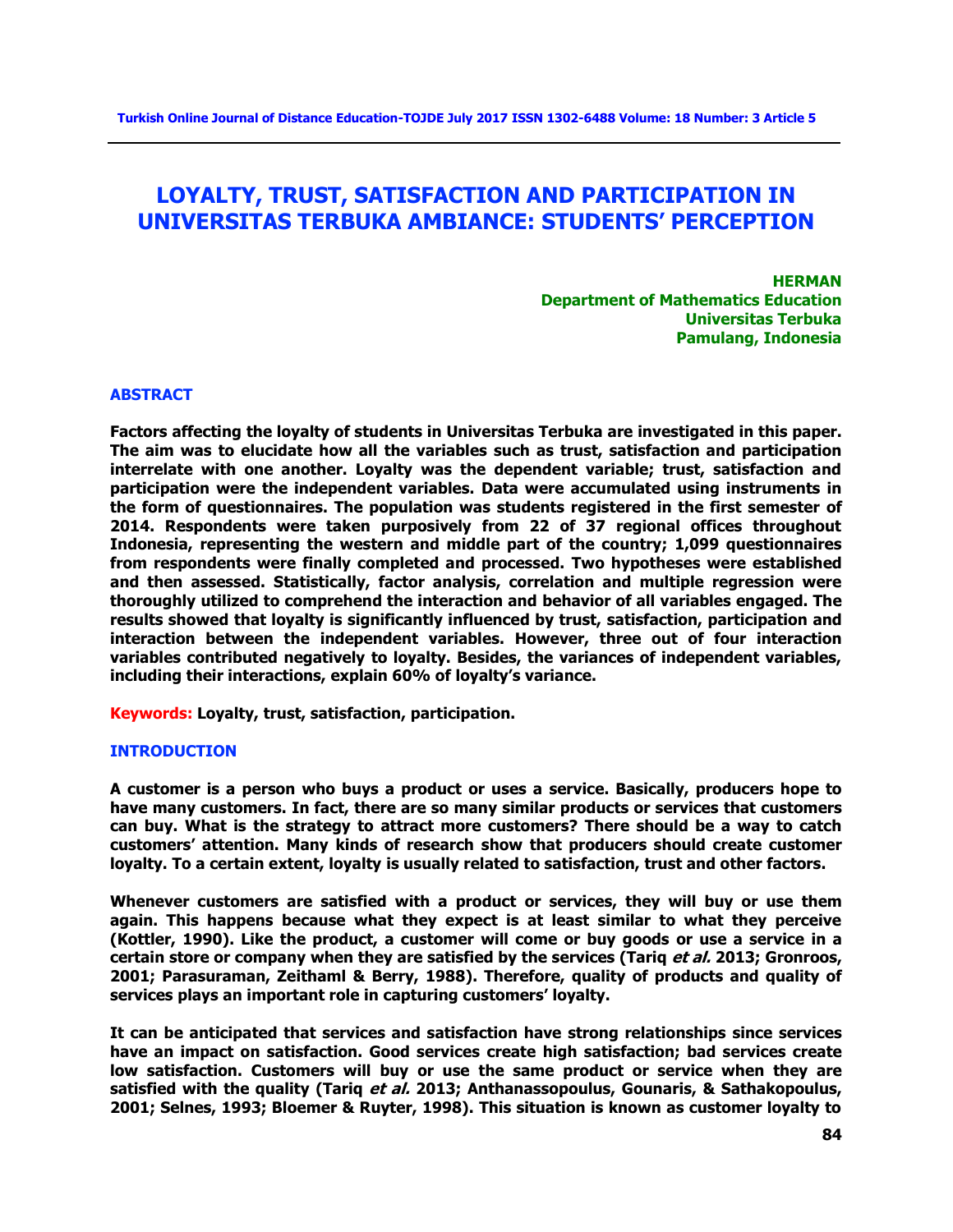**a certain product or service. Customer loyalty is a creation of an organization which gives an added value to the customer and has an impact so that customers will still give their business to the organization (Jensen, 2011; Anderson & Jacobsen, 2000).**

**For educational institutions, their customers mostly are students. Schools or universities are interesting places and the focus of many students if the schools are very good at giving the best product or service with successful alumni. Students also will look for educational institutions which offer excellent quality of services.**

**One of the educational institutions in Indonesia is Universitas Terbuka (UT). This university offers open and distance learning (ODL) where the students mostly learn by self-learning using various materials, written or electronic-based. The students do not need to come to certain places to study. They can study anywhere by using modules or the Internet. They can also involve in face-to-face tutorials or online tutorials.**

**ODL students are expected to be self-learners. They can participate in activities initiated by the university such as tutorials, seminars, or other curricular activities. This participation is of importance to the students. How do ODL students' learning experiences in participating in learning activities compare to face-to-face students? This question is hard to be answered because of two different circumstances of students (Chen, Gonyea & Kuh, 2008). Participation, according to Jung et al. (2002), is very much related to satisfaction.**

**It cannot be avoided that the more diligent students are, the more subject matter they can master. An indication of subject matter mastery is students' grades in examinations (Duckworth, Quinn, Tsukayama, 2011; Crocker & Algina, 2006). Having engaged in tutorials, discussions and other academic activities, it can be highly expected that students are more motivated to study harder.**

**There is also information related to customer and producer; it is called trust. This is something important that will influence long-term relationships (TRIF, 2013; Rousseau, Sitkin, & Camerer, 1998; Singh & Sirdeshmukh, 2000). Trust is the readiness of one party to believe in its partner related to their business (TRIF, 2013; Moorman, Deshpande, & Zaltman, 1993). When one-party trusts its companion whom it will give an advantage then trust can be developed (Anderson & Narus, 1990). This positive result will be continued to the next business (Doney & Cannon, 1997).**

**From these theories, it can be seen that there is a relationship between loyalty, trust, satisfaction and participation. The question is what would be the behavior of their relationships? In this paper, loyalty is the dependent variable. In contrast, trust, satisfaction, participation and their interactions are the independent variables.**

# **LITERATURE REVIEW**

**Loyalty could be influenced by some factors such as participation, satisfaction and trust. Some literatures related to loyalty and those factors are discussed below.**

# **Participation**

**Customer participation has a relationship to customer loyalty (Solem, 2016). Study from Holland and Baker (2001) showed that "how consumers' goals in visiting a website (task or experiential) affect their propensity to be site brand loyal and how characteristics of the site, including personalization and community, are related to brand loyalty". Customer could be anyone. Therefore, it could also be students. In their study, Zuo and Ratsoy (1999) concluded that students have an ability in doing their plans, accommodating other students'**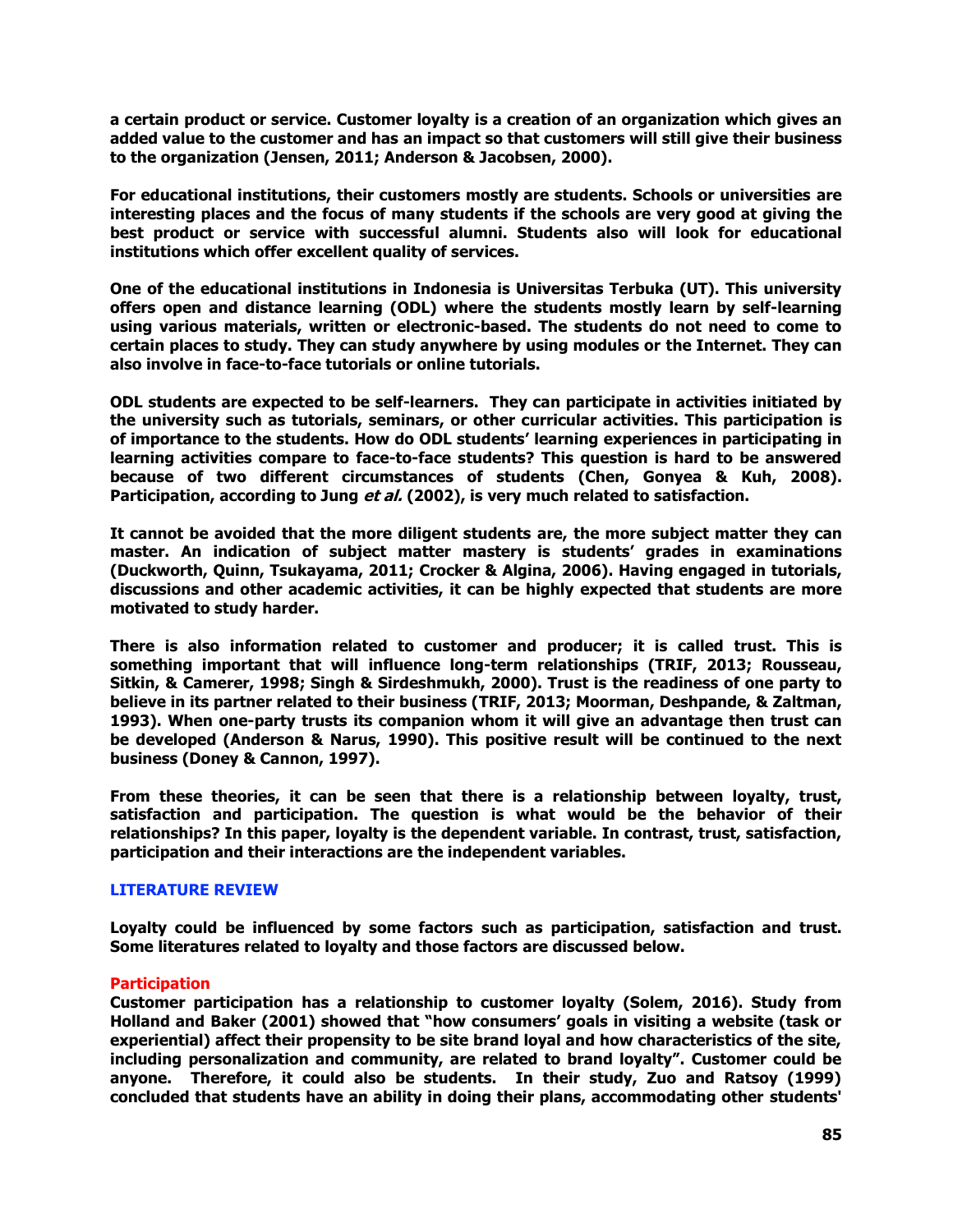**plan, and helping other students to reach their needs. They also found that students who were involved in organization had much greater influence than did students in general. Student must develop and sharpen their decision-making skills and commit to the plan which they have in order to be used in their future.**

## **Satisfaction**

**According to Rizan, Warokka & Listyawati (2014), Grönroos (1994) and Sheth & Parvatiyar (1994), there is a shifting paradigm from transactional marketing to relationship marketing which influences customer satisfaction. This means that transactional marketing does not guarantee that the customer will buy the same product in the future. Transactional marketing just sells the product without taking an attention to the customer services. Soliman (2011), Morgan & Hunt (1994) stated the importance of keeping the relationship to the customers, especially when they had already bought the product.**

**Many research results have been published and stated that customers' satisfaction is needed in order to keep the customers not to go to other products (Angelova & Zekiri, 2011; Rust & Zahorik, 1993). The key to maintain the customers is by keeping their satisfaction as high as possible and tries not to disappoint them at all (Angelova & Zekiri, 2011; Kotler, 1994). Because of that reason, customer satisfaction becomes a construct in monitoring and controlling activities in business by using relationship base (Long, Khalafinezhad, Ismail, & Rasid, 2013; Anderson, Fornell, & Lehmann, 1994; Fornell, 1992).**

**Liljander & Strandvik (1993) stated that experience in buying a product is not needed in judging the service quality. Evaluating a service can be done by evaluating a service from the provider. However, according to those researchers, customer satisfaction is customer evaluation based on their experienced in the service which they received from the provider. According to Parasuraman et al. (1998) satisfaction is customer feeling as an impact from service given by provider. Therefore, the statements or the questions related to customer satisfaction should be asked to those who already had experience in buying the products/services from the provider.**

## **Trust**

**Some researchers such as Sarwar, Abbasi, & Pervaiz (2012), Garcia & Valor (2007) and Thompson & Thompson (2003) mentioned that trust had an impact to loyalty. Morgan & Hunt (1994) stated that there are some serial actions in buying a product which can show a relationship between trust and commitment. Customers who trust a provider and have high commitment most likely be loyal customers. It is important for the providers to build customer trust by giving their best services.** 

# **Loyalty**

**Organizations need to develop customer loyalty in their activities. As mention before loyalty is an important factor for the organization in order to the customer to buy their product intentionally. Ladhari et al, (2011) defined loyalty as a deeply held commitment. It is considered as a critical determinant of profitability. According to Reichheld and Sasser (1990) a 5 per cent increase in customer retention can enhance profitability by 25 – 85 per cent. In order to keep customer retention, there should be no defect in giving services for the profitable customers. "Profitability results from growth in revenue and market share (for example, referrals and repeat purchases), lower costs of acquiring and serving net customers, and increased productivity" (Reichheld, Markey, & Hopton, 2000).**

## **Hypotheses**

- **There is a positive correlation between Loyalty, Trust, Satisfaction and Participation.**
- **Trust, Satisfaction and Participation contribute significantly to Loyalty.**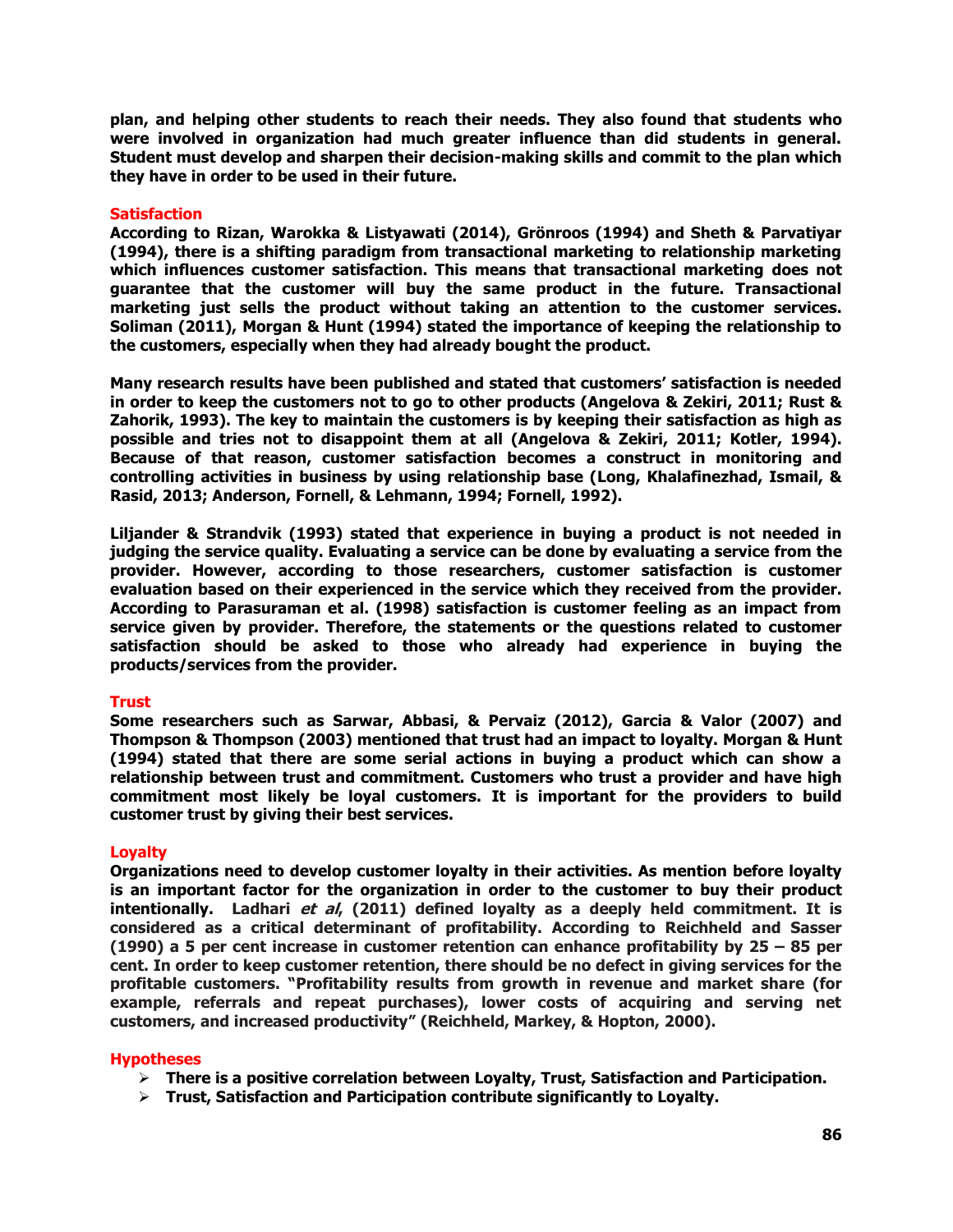#### **RESEARCH METHOD**

**The population was all UT's students who registered in the first semester of 2014. The sample was UT's students (as customers) who came to UT's regional centers to solve problems related to their admission process. Respondents were recruited using purposive sampling. According to Parasuraman Zeithaml, and Berry (1985) latent variables such as Services cannot be measured directly. To measure these kinds of variables, researchers need to measure customer perception. To measure students' loyalty, students' trust, students' satisfaction and students' participation, an instrument was developed. The scale was 5 (Likert scale). The research instrument then was distributed to these students.**

**Theoretically, the relationship between variables is shown in Figure 1. All possible relationships, including the relationship between interaction variables and loyalty are drawn. Interaction between participation and satisfaction which influences loyalty means that satisfaction influences loyalty by considering the influences of participation on satisfaction. In this figure, the ellipses contain latent variables, and rectangles contain indicators.**



**Figure 1. Relationship among variables**

**All indicators in each variable were factorized by using exploratory factor analysis. If the items in each variable are correct, then they will form one factor only. Otherwise, they measure at least one other factor.** 

**Each factor (latent variable) has a mean value = 0 and variance = 1. This means that the majority of the data for each latent variable will be around zero. For computation, all values in each interaction variable were shifted three points to the right. By doing this, most of the data would be around 3 with variance is still equal to 1. Without shifting the data, there is a chance that (-a) times (-b) is exactly the same as (a) times (b). Even if the result is equal, the meaning is different. After these factors were formed, the next analyses were correlation and multiple regressions.**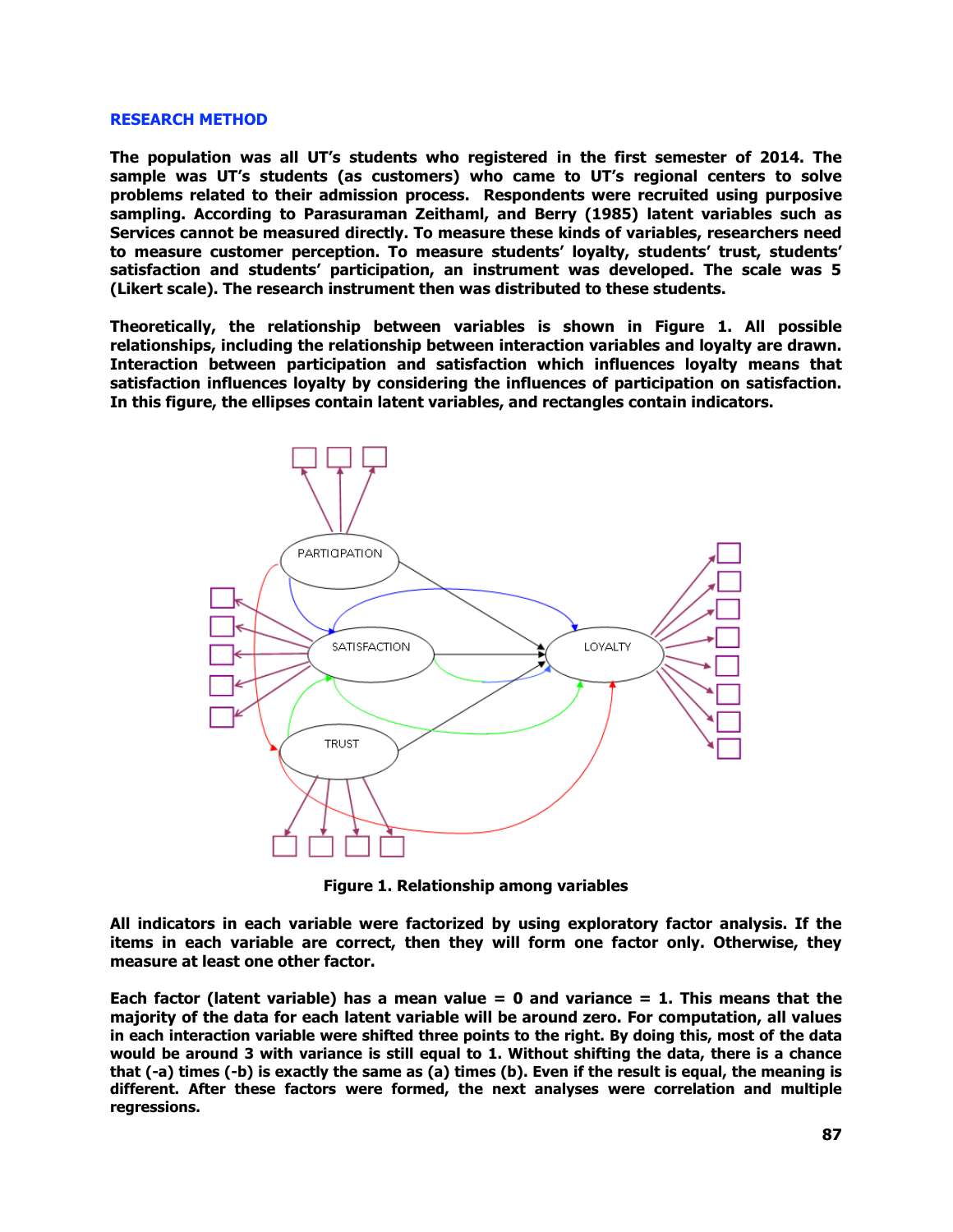**Theoretically, there is a chance that some independent variables are correlated. Furthermore, the theory says that they are related each other. As a consequence, this relationship will influence the process of forming a regression equation. The function of correlation analysis here is to see how strong the correlation between variables is.**

**In the regression process, if two independent variables are correlated and both influence the dependent variable, then the variable with the smallest contribution will be thrown out from the equation. Here, the regression analysis is to determine the mathematical relationship between trust, satisfaction, and participation, and their interaction with loyalty.**

## **RESULT**

**Based on the validity test of items in the instrument, the correlation coefficient between item and total items in each latent variable was significant at p < 0.01. In addition, the instrument was reliable. This information can be seen in Table 1.**

| Table 1. Validity and reliability of the instrument |                                              |                             |                       |  |  |  |
|-----------------------------------------------------|----------------------------------------------|-----------------------------|-----------------------|--|--|--|
|                                                     |                                              | Coef.<br><b>Correlation</b> | <b>Cronbach Alpha</b> |  |  |  |
|                                                     | <b>Participation</b>                         |                             | 0.745                 |  |  |  |
| $\bullet$                                           | <b>Active in Extra Curricular</b>            | $0.780**$                   |                       |  |  |  |
|                                                     | <b>Intensive Communication</b>               | $0.829**$                   |                       |  |  |  |
|                                                     | <b>Active in Work Group</b>                  | $0.865**$                   |                       |  |  |  |
|                                                     | <b>Satisfaction</b>                          |                             | 0.896                 |  |  |  |
| ٠                                                   | <b>Faculty Services</b>                      | $0.858***$                  |                       |  |  |  |
|                                                     | <b>Study Programme Services</b>              | $0.851**$                   |                       |  |  |  |
|                                                     | <b>Quality of Teaching-Learning</b>          | $0.817**$                   |                       |  |  |  |
| $\bullet$                                           | <b>Quality of Facilities</b>                 | $0.837**$                   |                       |  |  |  |
|                                                     | <b>Services Quality</b>                      | $0.837**$                   |                       |  |  |  |
|                                                     | <b>Trust</b>                                 |                             | 0.827                 |  |  |  |
| $\bullet$                                           | <b>Similarity with F2F University</b>        | $0.713***$                  |                       |  |  |  |
|                                                     | <b>Give the Best</b>                         | $0.829**$                   |                       |  |  |  |
|                                                     | <b>Trust on Staff</b>                        | $0.869**$                   |                       |  |  |  |
|                                                     | <b>Promising</b>                             | $0.829**$                   |                       |  |  |  |
|                                                     | <b>Loyalty</b>                               |                             | 0.905                 |  |  |  |
| ٠                                                   | Still Study at UT                            | $0.742***$                  |                       |  |  |  |
|                                                     | Ask others to be UT students                 | $0.773**$                   |                       |  |  |  |
|                                                     | Must finish the study in UT                  | $0.799***$                  |                       |  |  |  |
|                                                     | <b>Be a Member of Alumnus</b>                | $0.802**$                   |                       |  |  |  |
|                                                     | <b>Relationship with UT</b>                  | $0.804***$                  |                       |  |  |  |
| $\bullet$                                           | <b>Proud of Study Programme</b>              | $0.788**$                   |                       |  |  |  |
|                                                     | <b>Proud to be UT's Student</b>              | $0.799**$                   |                       |  |  |  |
| $\bullet$                                           | Even though it is hard,                      |                             |                       |  |  |  |
|                                                     | students want to finish their<br>study in UT | $0.711***$                  |                       |  |  |  |

**\*\*) significant at p < 0.01**

**There were 1,099 respondents from 22 regional centers who completed the instrument. The respondents represented the west and middle of Indonesia. None of the students from eastern Indonesia sent the instrument back. These respondents were mostly students who came to regional centers and had problems with their admission process. In fact, some students did not give responses to some statements.**

**Table 2 shows the result of the exploratory analysis factors. The number of factors which was formed for each construct variable is one. From Table 2, the smallest Kaiser-Mayer-Olkin**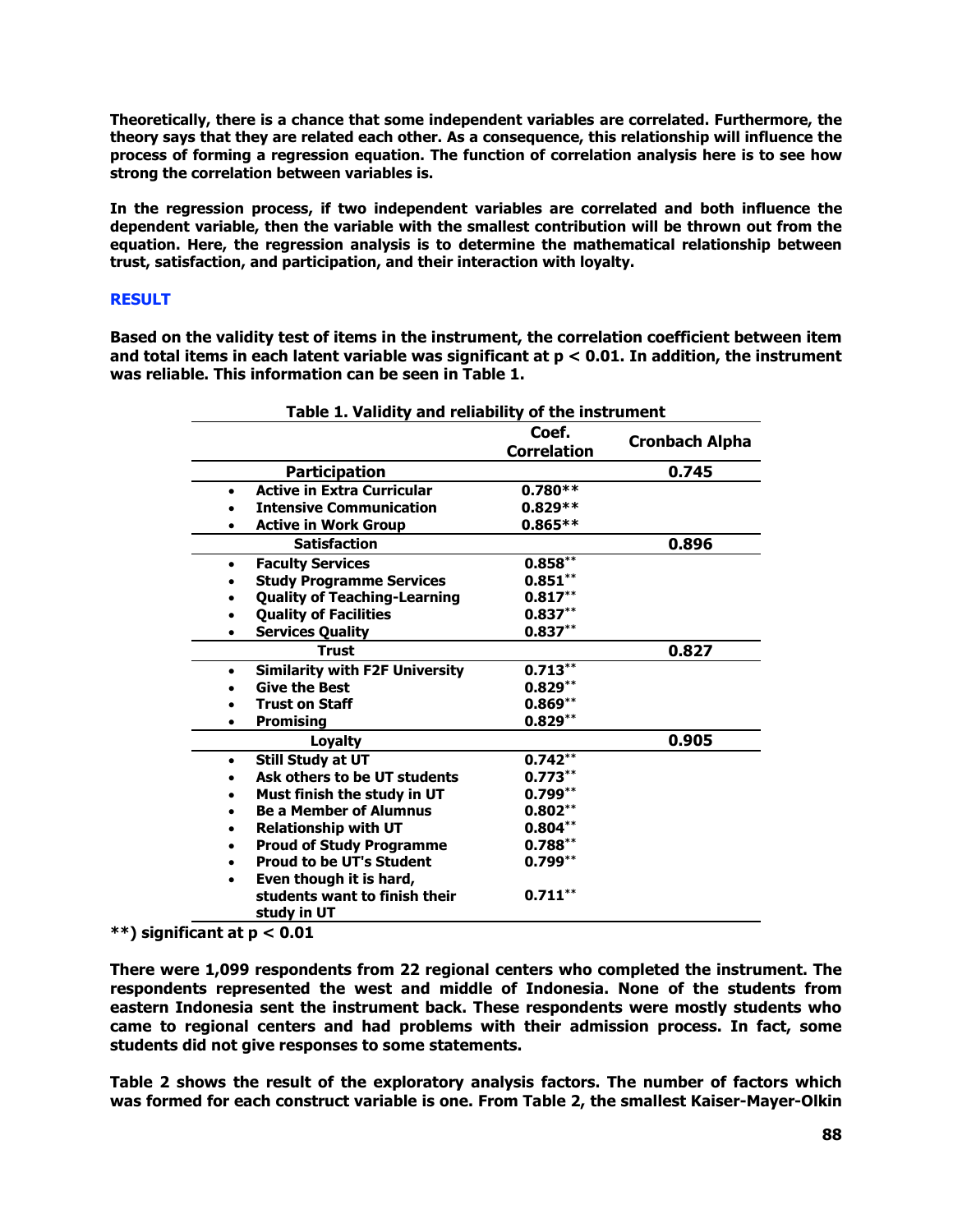**(KMO) value is larger than 0.600 which is still acceptable for running the exploratory factor analysis. Furthermore, Bartlett's tests for all latent variables show that they are significant at p < 0.01. This means that factor analysis could be run because the matrix correlation of indicators was not an identity matrix.** 

| <b>Table 2. Exploratory Factor Analysis Result</b>                                                               |       |        |   |  |  |
|------------------------------------------------------------------------------------------------------------------|-------|--------|---|--|--|
| $%$ of<br>Number of<br><b>Variance</b><br><b>Latent Variable</b><br>KMO<br><b>Indicators</b><br><b>Explained</b> |       |        |   |  |  |
| <b>Participation</b>                                                                                             | 0.609 | 69.123 | з |  |  |
| <b>Satisfaction</b>                                                                                              | 0.833 | 70.564 | 5 |  |  |
| <b>Trust</b>                                                                                                     | 0.768 | 65.956 | 4 |  |  |
| Loyalty                                                                                                          | 0.909 | 60.531 | 8 |  |  |

**Table 3 shows the coefficients' correlation between latent variables. It can be seen that all independent variables are correlated with each other and significant at p < 0.01. These variables, including their interactions are also correlated positively and significantly to loyalty.**

**Table 3. Correlations between Participation, Satisfaction, Trust, and Interaction Variables and Loyalty**

|                   |                      | <b>ParticipationSatisfaction Trust</b> |           |           | $P^*T$    | $P * S$         | T*S                         | $P*S*T$         | Loyalty   |
|-------------------|----------------------|----------------------------------------|-----------|-----------|-----------|-----------------|-----------------------------|-----------------|-----------|
| Participation (P) | <b>Pearson Corr.</b> | 1                                      | $.536***$ | $.513***$ |           |                 | .861** .864** .573** .784** |                 | $.510***$ |
|                   | N                    | 1072                                   | 1070      | 1069      | 1069      | 1070            | 1067                        | 1067            | 1062      |
| Satisfaction (S)  | <b>Pearson Corr.</b> | $.536***$                              | 1         | .767**    |           |                 | .734** .850** .914** .825*  |                 | $.713***$ |
|                   | N                    | 1070                                   | 1089      | 1082      | 1067      | 1070            | 1082                        | 1067            | 1073      |
|                   | <b>Pearson Corr.</b> | $.513***$                              | .767**    | 1         |           |                 | .841** .716** .909* .811**  |                 | $.719***$ |
| Trust (T)         | N                    | 1069                                   | 1082      | 1086      | 1069      | 1067            | 1082                        | 1067            | 1072      |
| $P^*T$            | <b>Pearson Corr.</b> | $.861***$                              | $.734***$ | $.841***$ | 1         |                 | $.926***$ .854** .957**     |                 | $.675***$ |
|                   | N                    | 1069                                   | 1067      | 1069      | 1069      | 1067            | 1067                        | 1067            | 1060      |
| $P * S$           | <b>Pearson Corr.</b> | $.864***$                              | .850**    | $.716***$ | $.926**1$ |                 |                             | $.854** .959**$ | $.671***$ |
|                   | N                    | 1070                                   | 1070      | 1067      | 1067      | 1070            | 1067                        | 1067            | 1060      |
| T*S               | <b>Pearson Corr.</b> | $.573***$                              | $.914***$ | .909**    |           | .854** .854** 1 |                             | $.923***$       | $.731***$ |
|                   | N                    | 1067                                   | 1082      | 1082      | 1067      | 1067            | 1082                        | 1067            | 1069      |
| P*S*T             | <b>Pearson Corr.</b> | $.784***$                              | $.825***$ | $.811***$ |           |                 | .957** .959** .923** 1      |                 | $.682***$ |
|                   | N                    | 1067                                   | 1067      | 1067      | 1067      | 1067            | 1067                        | 1067            | 1058      |
|                   | <b>Pearson Corr.</b> | $.510***$                              | $.713***$ | $.719***$ |           |                 | .675** .671** .731** .682** |                 | 1         |
| <b>Loyalty</b>    | N                    | 1062                                   | 1073      | 1072      | 1060      | 1060            | 1069                        | 1058            | 1076      |

**\*\* Correlation is significant at the 0.01 level (2-tailed).**

**Trust and satisfaction correlated with each other with a coefficient r = 0.767\*\*. Meanwhile, trust and satisfaction were also significantly correlated with Loyalty with a coefficient r = 0.719\*\* and r = 0.713\*\*. These coefficient correlation values were big enough in order to influence the regression equation.**

**Table 4 shows the regression equation. This equation includes the interaction variables. It can be seen that all independent variables significantly contributed to students' loyalty with p < 0.01. However, three of four interaction variables had negative signs in regression coefficients.**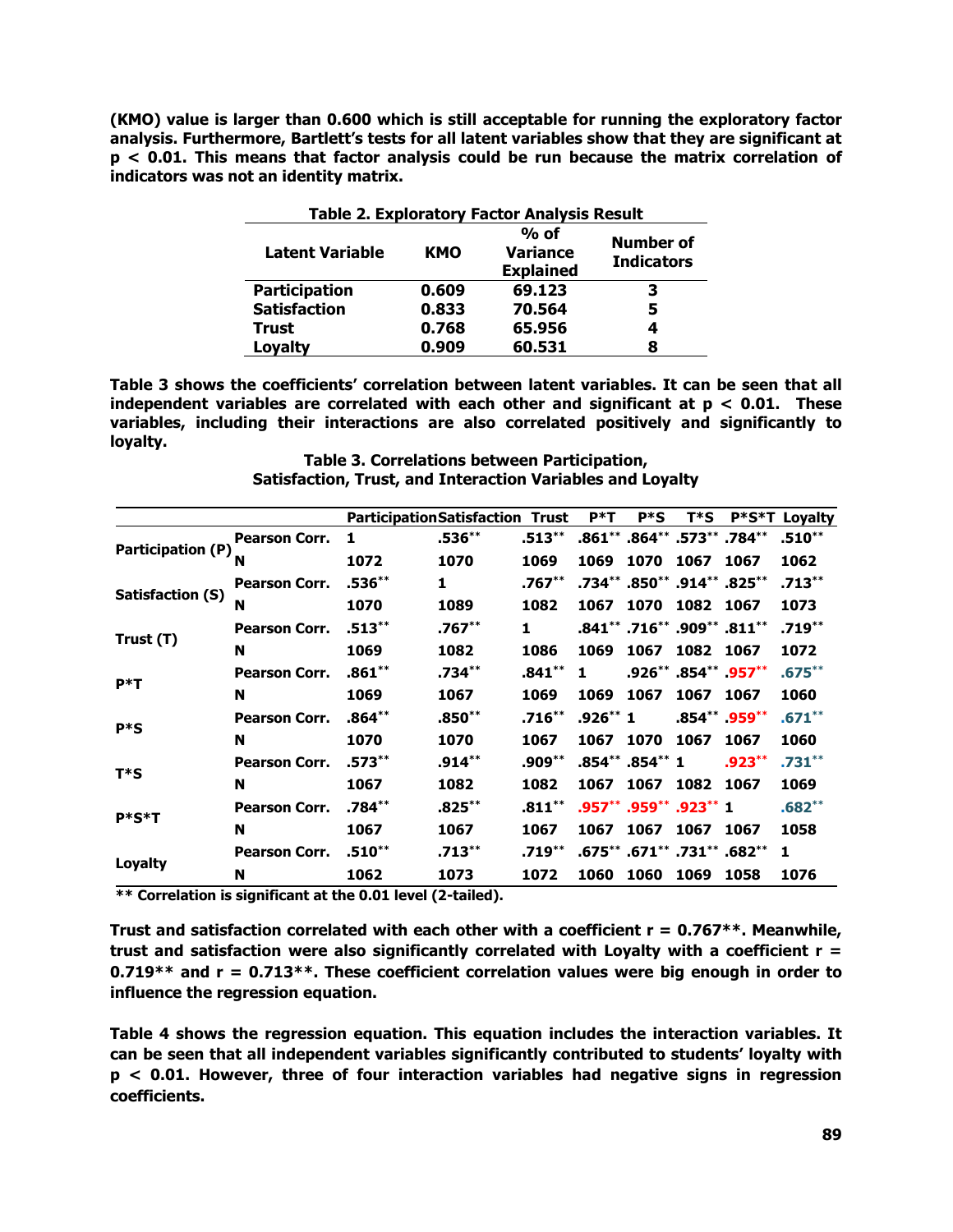|       |                                    |         |                       | <b>Coefficients</b> |          |      |                                     |            |
|-------|------------------------------------|---------|-----------------------|---------------------|----------|------|-------------------------------------|------------|
|       |                                    |         | <b>Unstandardized</b> | <b>Standardized</b> |          |      |                                     |            |
| Model |                                    |         | <b>Coefficients</b>   | <b>Coefficients</b> | t        |      | <b>Sig. Collinearity Statistics</b> |            |
|       |                                    | в       | <b>Std. Error</b>     | <b>Beta</b>         |          |      | <b>Tolerance</b>                    | <b>VIF</b> |
|       | (Constant)                         | $-753$  | .280                  |                     | $-2.684$ | .007 |                                     |            |
|       | Participation (P)                  | .584    | .119                  | .582                | 4.903    | .000 | .027                                | 36.982     |
|       | Satisfaction (S)                   | .686    | .121                  | .688                | 5.649    | .000 | .026                                | 38,933     |
|       | Trust (T)                          | .801    | .134                  | .802                | 5.968    | .000 | .021                                | 47.474     |
| 1     | <b>P*T</b>                         | $-154$  | .049                  | $-0.797$            | $-3.165$ | .002 | .006                                | 166.401    |
|       | $P * S$                            | $-.124$ | .045                  | $-.643$             | $-2.721$ | .007 | .007                                | 146.387    |
|       | $P*S*T$                            | .039    | .014                  | .921                | 2.766    | .006 | .003                                | 290.817    |
|       | $T^*S$                             | $-.109$ | .042                  | $-.579$             | $-2.627$ | .009 | .008                                | 127.675    |
|       | <b>Dependent Variable: Loyalty</b> |         |                       |                     |          |      |                                     |            |

**Table 4. Regression Equation between Participation, Trust, Satisfaction and Loyalty**

**The equation is:**

**Loyalty=0.801 Trust+0.686 Satisfaction+0.584 Participation+0.039 Participation\*Trust\*Satisfaction – 0.109 Trust\*Satisfaction – 0.124 Participation\*Satisfaction – 0.154 Participation\*Trust – 0.753.**

**A rule of thumb is that if VIF > 10, then the multicollinearity is high (Kutner, Nachtsheim & Neter, 2004). Since all independent variables have VIF > 10, all of them were highly correlated. This information can also be seen in Table 3 where all of them are significantly correlated with each other. The minus sign in the regression equation is suspected that because they are highly correlated then most of the positive parts were taken by Participation\*Satisfaction\*Trust and other interaction variables took the residue which is negative parts (means that if the value in one variable goes up/ down then the value in another variable goes down/ up).**

|  | Table 5. Coefficient of Determination $(R^2)$ |  |  |
|--|-----------------------------------------------|--|--|
|--|-----------------------------------------------|--|--|

| <b>Model Summary</b>                                                        |                |      |                      |                                   |  |  |
|-----------------------------------------------------------------------------|----------------|------|----------------------|-----------------------------------|--|--|
| Model                                                                       | R.             |      | R Sqr Adjusted R Sqr | <b>Std. Error of the Estimate</b> |  |  |
|                                                                             | $.775^{\circ}$ | .600 | .597                 | .63629                            |  |  |
| a Brodictore: (Constant) TXC Barticination Trust Catisfaction BXCXT BXC BXT |                |      |                      |                                   |  |  |

**a. Predictors: (Constant), T\*S, Participation, Trust, Satisfaction, P\*S\*T, P\*S, P\*T**

**From Table 5, all independent variables, including the interaction variables have common correlation with loyalty as large as r = 0.775. In other words, variances from these constructs explain 60% of loyalty variance.**

# **DISCUSSION**

**According to Hsu & Chen (2014), customer participation plays an important role in service. Participation is an active engagement process which can be divided into five categories: preparation, contribution to discussion, group skills, communication skills, and attendance (Dancer & Kamvounias, 2005). If the students have a high GPA, students' participation is strongly related to self-efficacy (Galyon, et al, 2012). When interactions among students and interactions between students and tutors are often then students will be motivated to participate in many activities (Jung et al., 2002). It is true that the more diligent students are, the more subject matter they can master. According to Crocker & Algina (2006) the degree of subject matter mastery can be measured by using valid and reliable assessment.**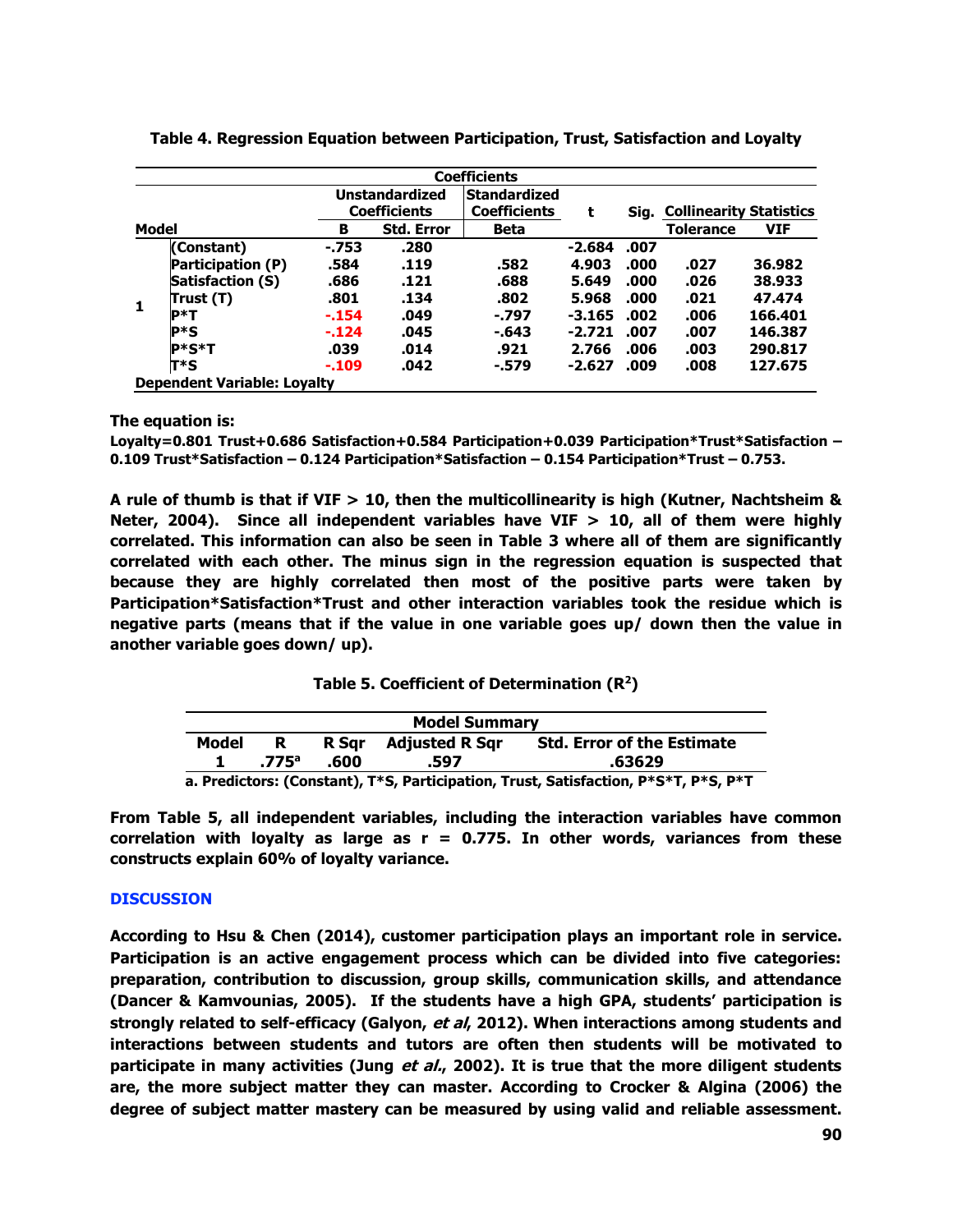**By involving in tutorials, discussions and other academic activities, it can be highly expected that students are more motivated to study harder. Students' participation is also an indicator of loyalty level and students' satisfaction (Chen, Gonyea & Kuh, 2008). Therefore, students' participation, students' satisfaction and trust will influence students' loyalty (Kunanusorn & Puttawong, 2015). These relationships appear in Table 2 where they are significantly correlated with each other.** 

**Students who involved their learning strategies, problems and solution in online learning process had more satisfaction compare to those who did not (Sahin, 2007; Burke, 2011). Interaction between students and instructors in online learning had an impact to students' success and students learning (Joyner et al., 2014; Areti, 2006; Chen & Guo, 2005; Schmidt & Gallegos, 2001). This finding showed that participation influenced students' satisfaction. Support from tutors can motivate students to learn much harder.**

**Participation\*Trust\*Satisfaction has correlation with Loyalty as large as r = 0.682\*\*. However, this interaction variable has the biggest correlation with other interaction variables which are Participation\*Trust, Participation\*Satisfaction and Trust\*Satisfaction (with r ≥ 0.923\*\*). Since these three interaction variables share more than 85.2% of their variances, then Participation\*Trust\*Satisfaction took the highest variance to contribute positively and significantly to loyalty.**

**Trust\*Satisfaction has the biggest correlation with Loyalty (r = 0.731\*\*). This interaction also has large and significant correlation with Participation\*Trust\*Satisfaction (r =0.923\*\*). However, Trust\*Satisfaction only has a correlation smaller than 0.9 with Participation\*Trust (r=0.854\*\*) and with Participation\*Satisfaction (r=0.854\*\*). Since more than 85.2% of variance is already taken by Participation\*Trust\*Satisfaction, then the rest of the variance could probably explain the negative impact of Trust\*Satisfaction to loyalty.**

**Participation\*Satisfaction has r = 671\*\* with Loyalty. This Participation\*Satisfaction has large correlation with Participation\*Trust\*Satisfaction (r = 0.959\*\*) and with Participation\*Trust (r =0.926\*\*). However, Participation\*Satisfaction has lower correlation with Trust\*Satisfaction (r = 0.854\*\*). Since more than 85.2% of the variance of Participation\*Satisfaction has already been taken by Participation\*Trust\*Satisfaction then Participation\*Trust could took the negative parts of the rest of the relationship.**

**Participation\*Trust is significantly correlated with loyalty (r = 0.675\*\*). In addition, this variable is strongly correlated with Participation\*Trust\*Satisfaction (r = 0.957\*\*) and with Participation\*Satisfaction (r = 0.926\*\*). However, Participation\*Trust has lower correlation with Trust\*Satisfaction (r = 0.854\*\*). Because more than 85.2% of its variance is already taken by Participation\*Trust\*Satisfaction then Participation\*Satisfaction could take the rest of its relationship to explain the negative impact on loyalty.**

**For every educational institution, especially UT in this case, students' loyalty must be considered as an important factor. Students' loyalty is influenced by some other factors, such as students' satisfaction, students' participation and students' trust. Meanwhile, some research shows that customers' loyalty is important in attracting customers. In addition,**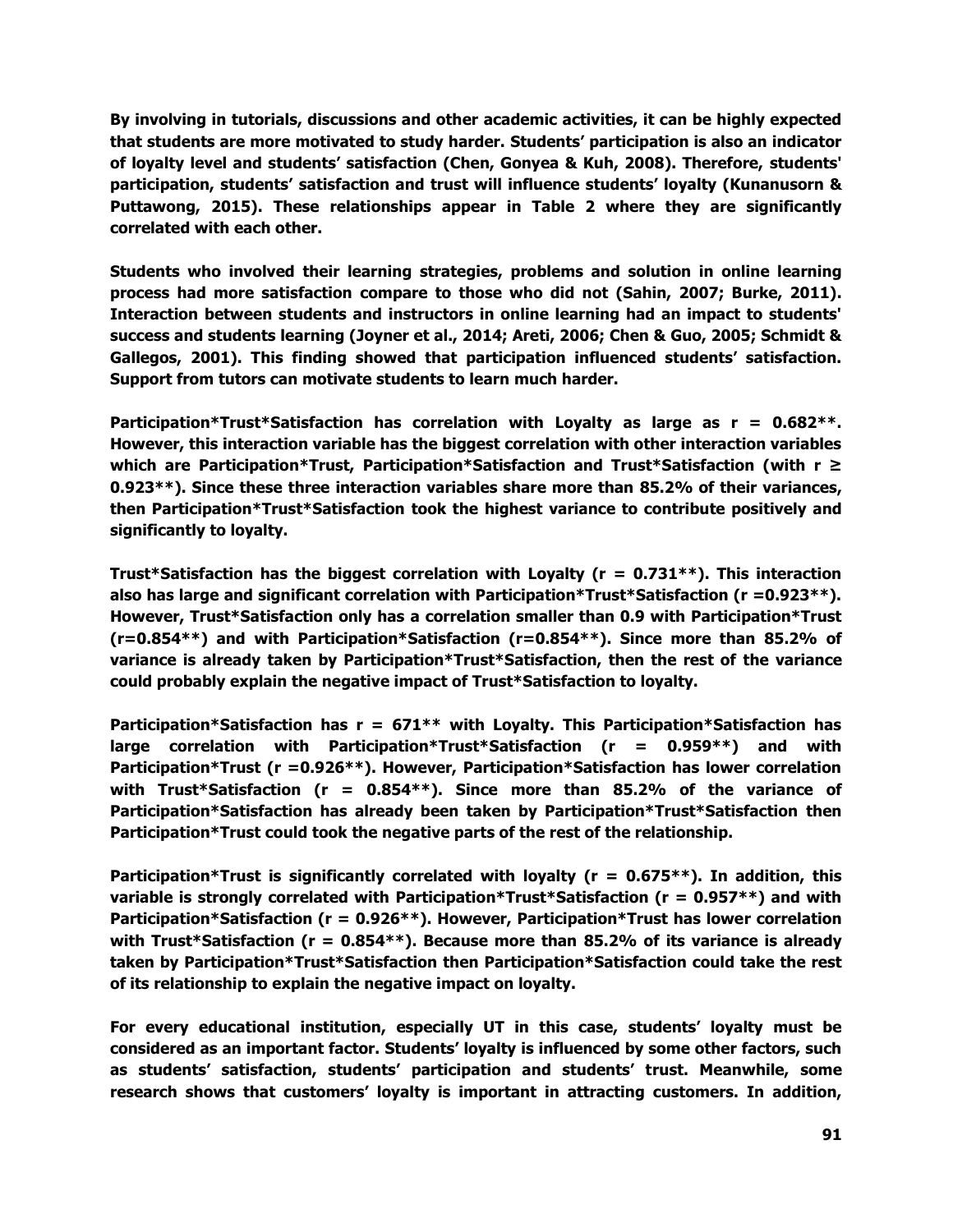**satisfaction, participation, and trust influence each other. As a consequence, these three entities should also be considered and should be improved in order to increase students' loyalty. Educational institutions cannot avoid them.**

## **CONCLUSION**

**All latent/ construct variables are positively and significantly correlated with each other. In addition, all independent variables, including interaction variables contribute significantly to Loyalty. Furthermore, 60% of variance in Loyalty can be explained by Trust, Satisfaction, Participation,Participation\*Trust\*Satisfaction, Trust\*Satisfaction, Participation\*Satisfaction, and Participation\*Trust.**

**This educational institution cannot avoid the factors such as students' loyalty, students' participation, students' trust and students' satisfaction. They are related, and they also influence each other. Improving loyalty means that educational institutions simultaneously promote satisfaction, trust and participation become much promising. By improving them, institution will also upgrade all services that they offer.**

# **BIODATA and CONTACT ADDRESSES of AUTHOR**



**HERMAN is an Associate Professor of Faculty of Education at Universitas Terbuka (UT). Dr. Herman gained his Ph.D in Research and Evaluation at June, 2010. His academic interest areas are studies of services, satisfaction and things that support those two variables, developing research instrument, open and distance learning. He has 3 articles published in international indexes, 5 articles published in international and national journals, papers submitted to international meetings. He also has 2 national book chapters, and some text books chapters for UT's students (modules).**

**HERMAN Department of Mathematics Education, Faculty of Education Universitas Terbuka, Jalan Cabe Raya, Pondok Cabe Pamulang, Tangerang Selatan, 15418, Indonesia. Phone: +62 81283063585, E-mail: herman@ecampus.ut.ac.id**

## **REFERENCES**

- **Anderson, H. & Jacobsen, P.N. (2000). Creating loyalty: Its strategic importance in your customer strategy, in Brown (ed.). Customer Relationship Management. Ontario: John Willey.**
- **Anderson, J.C. & Narus, J.A. (1990). A Model of distributor firm and manufacturer firm working partnerships. Journal of Marketing, 54 (January), pp. 42-58.**
- **Angelova, B. & Zekiri, J. (2011). Measuring Customer Satisfaction with Service Quality Using American Customer Satisfaction Model (ACSI Model). International Journal of Academic Research in Business and Social Sciences, Vol. 1, No. 3, pp. 232-258.**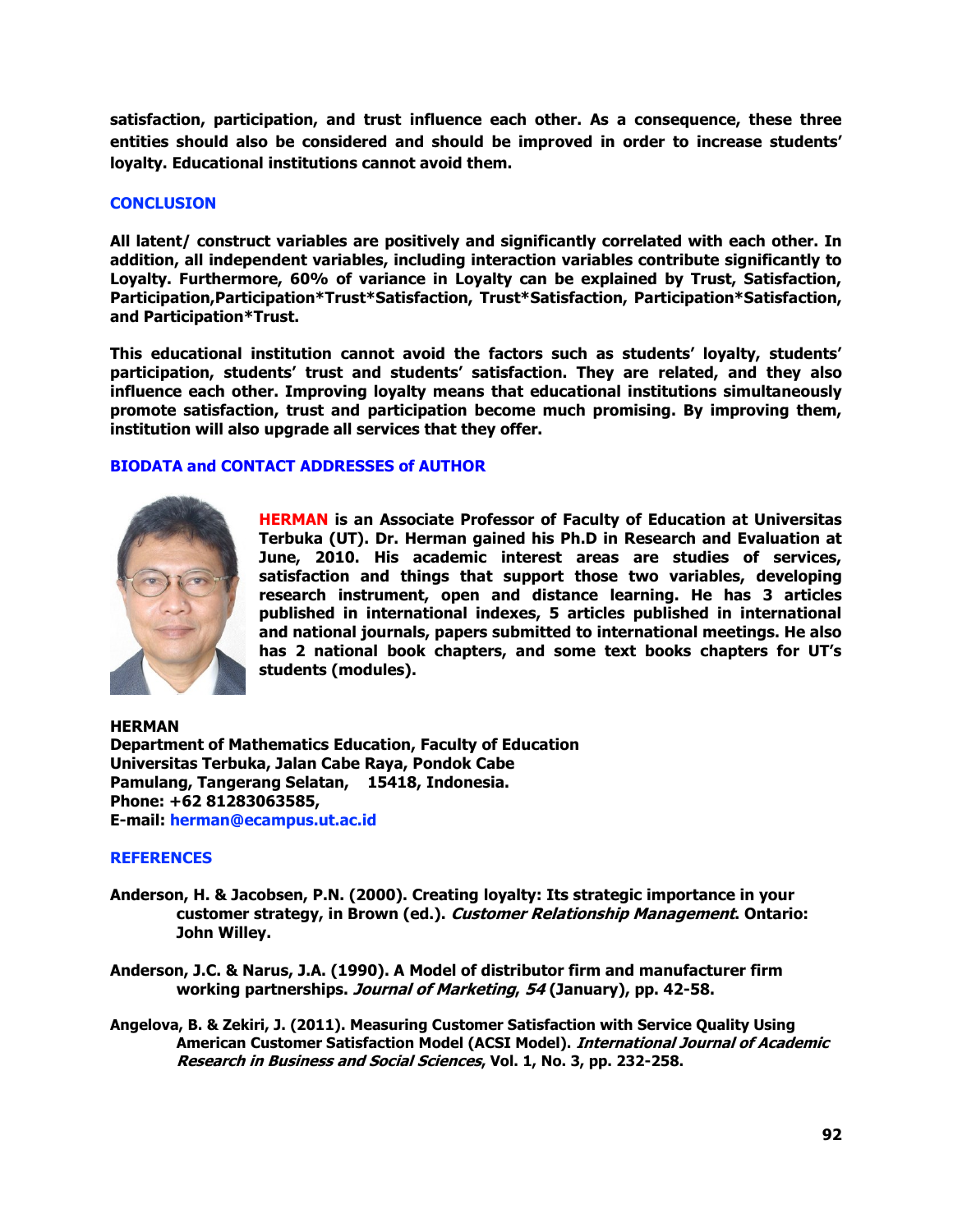- **Anthanassopoulus, A., Gounaris, S., & Sathakopoulus, V. (2001). Behavioral responses to customer satisfaction: An empirical study. European. Journal of Marketing, 35 (5/6), pp. 687-707.**
- **Areti, V. (2006). Satisfying distance education students of the Hellenic Open University. E-mentor, 2 (14), 1-12.**
- **Aydin, S. & Ozer, G. 2005. 'How switching costs affect subscriber loyalty in the Turkish mobile phone market: an exploratory study', Journal of Targeting, Measurement Analysis for Marketing, 14(2), pp. 141–155.**
- **Bloemer, J. & Ruyter, K.D. (1998). On the relationship between store image, store satisfaction and store loyalty. European Journal of Marketing, 32 (5/6), pp. 499-513.**
- **Burke, A. (2011). Group Work: How to Use Groups Effectively The Journal of Effective Teaching, Vol. 11, No. 2, 2011, 87-95.**
- **Chen, P., Gonyea, R., & Kuh, G. (2008). Learning at a distance: engaged or not?. Journal of Online Education, Vol. 4, Issue 3 [http://www.innovateonline.info/index.php?view=](http://www.innovateonline.info/index.php?view) article&id=438**
- **Chen, D., & Guo, W. Y. (2005). Distance learning in China. Journal of Distance Education Technologies, 3 (4), 1-5.**
- **Crocker, L. & Algina, J. (2006). Introduction to classical & modern test theory. Chicago: Cengage Learning.**
- **Dancer, D., & Kamvounias, P. (2005). Student involvement in assessment: A project designed to assess class participation fairly and reliably. Assessment & Evaluation in Higher Education, 30, 445-454 (ES).**
- **Doney, P.M. & Cannon, J.P. (1997). An Examination of the nature of trust in buyer-seller relationships. Journal of Marketing, 61(April), pp. 35-51.**
- **Duckworth, A. L., Quinn, P. D., & Tsukayama, E. (2011). What No Child Left Behind Leaves Behind: The Roles of IQ and Self-Control in Predicting Standardized Achievement Test Scores and Report Card Grades. Journal of Educational Psychology, December 19, pp. 1-13.**
- **Galyon, C.E., Blondin, C.A., Yaw, J.S., Nalls, M.L. & Williams, R.L (2012). Social psychology of education. An International Journal, Vol.15, No. 2, pp. 233-249.**
- **Garcia de Madariaga, J. & Valor, C. 2007. Stakeholders management systems: empirical insights from relationship marketing and market orientation perspectives. Journal of Business Ethics, 71:425–439.**
- **Gronroos, C. (2001). The perceived service quality concept-a mistake? Managing Service Quality, 11 (3), pp. 150-152.**
- **Holland, J. & Baker, S. M. (2001). Customer participation in creating site brand loyalty. Journal of Interactive Marketing, Vol. 15, No. 4, pp. 34-45.**
- **Hsu, Y. & Chen, G. Y. (2014). The Influence of Customer Participation and Service Involvement on Customer Satisfaction. International Journal of Business, Humanities and Technology, Vol. 4, No. 3, pp. 130-137**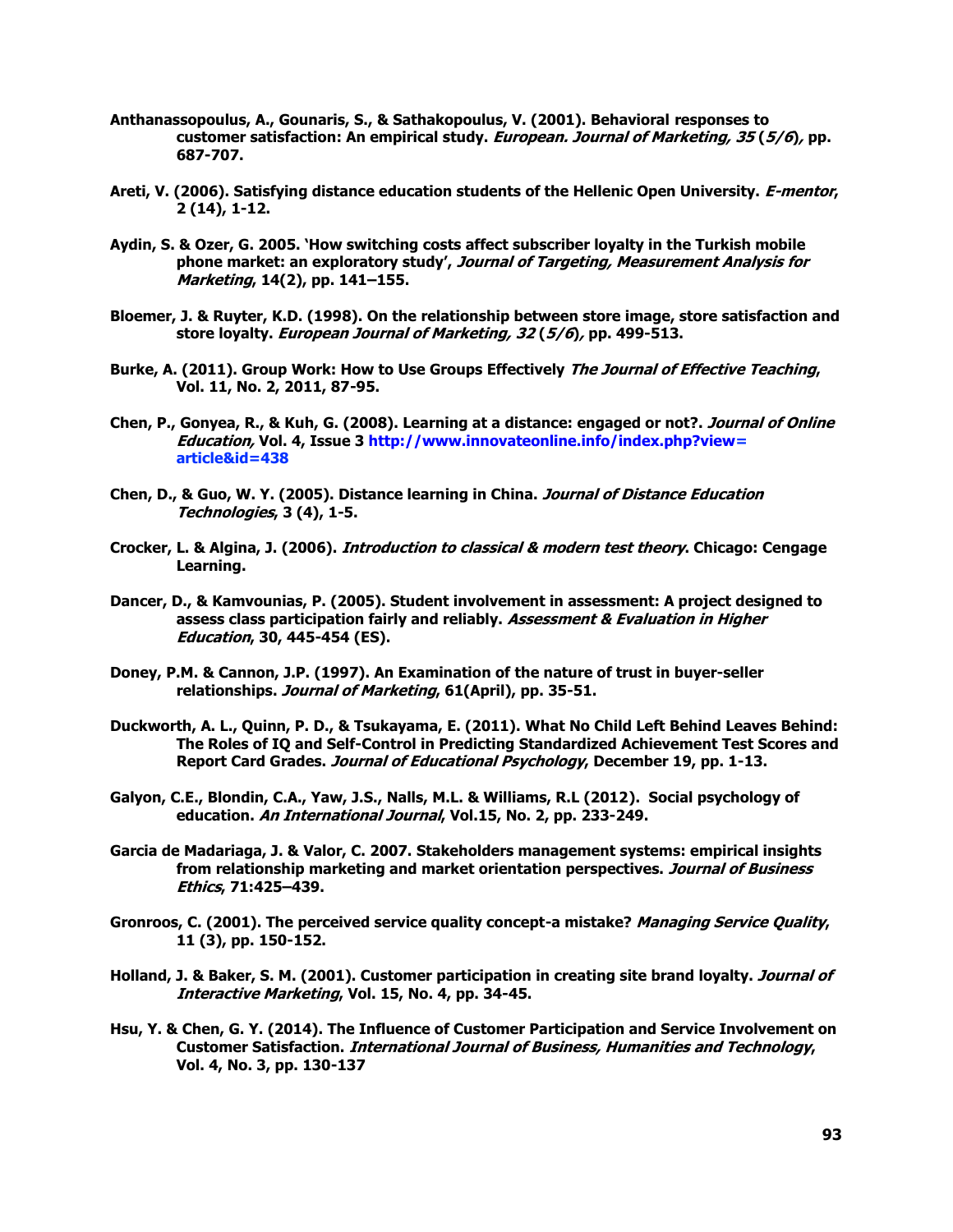- **Jensen, J, M., (2011). Consumer loyalty on the grocery product market: an empirical application of Dick and Basu's framework, journal of consumer marketing, 28(5), 333-343.**
- **Joyner, S. A., Fuller, M. B., Holzweiss, P. C., Henderson, S. & Young, R. (2014). The Importance of Student-Instructor Connections in Graduate Level Online Courses. MERLOT Journal of Online Learning and Teaching Vol. 10, No. 3, pp. 436-445.**
- **Jung, I.S., Seonghee, C., Cheolil, L. & Junghoon, L. (2002). Effect of different types of interaction of learning achievement, satisfaction and participation in web-based instruction. Innovations in Education and Teaching International. Vol. 39, Issue 2.**
- **Kottler, P. (1990). Marketing management: analysis, planning, implementation and control, 7 ed. Englewood Cliff, NJ: Prentice Hall.**
- **Kunanusorn, A., & Puttawong, D. (2015). The mediating effect of satisfaction on student loyalty to higher education institution. European Scientific Journal, Special Ed. Vol.1, pp. 449-463.**
- **Kutner, M. H.; Nachtsheim, C. J.; Neter, J. (2004). Applied linear regression models (4th ed.). McGraw-Hill Irwin.**
- **Long, C. S, Khalafinezhad, R., Ismail, W. K. W., & Rasid, S. Z. A. (2013). Impact of CRM Factors on Customer Satisfaction and Loyalty. Asian Social Science; Vol. 9, No. 10, pp. 247-253.**
- **Morgan, R.M. & Hunt, S.D. (1994). The Commitment-trust theory of relationship marketing. Journal of Marketing, 58(July), pp. 20-38.**
- **Moorman, C., Deshpande, R., & Zaltman, G. (1993). Factors affecting trust in market research relationships. Journal of Marketing, 57(January), pp. 81-101.**
- **Norizan, K., Nor, A.A. (2010). The effect of perceived service quality dimensions on customer satisfaction, trust, and loyalty in e-commerce settings: A cross cultural analysis. Asia Pacific Journal of Marketing and Logistics, Vol. 22 Issue: 3, pp.351 - 371**
- **Parasuraman, A., Valarie Zeithaml, and Leonard Berry (1985). A conceptual model of service quality and its implications for future research. Journal of Marketing (Fall), 41-50.**
- **Parasuraman, A., Zeithaml, V.A., & Berry, L.L. (1988). SERVQUAL: A multiple-item scale for measuring consumer perceptions of service quality. Journal of Retailing, 64 (Spring), pp. 12-40.**
- **Reichheld, F., & Sasser, W. E. (1990). Zero defections: Quality comes to service. Harvard Business Review 68 (5), pp. 105 – 111.**
- **Reichheld, F., Markey Jr, R. G. and Hopton, C. (2000). The loyalty effect – The relationship between loyalty and profits. European Business Journal 12 (3), pp. 134 – 139.**
- **Rizan, M., Warokka, A., & Listyawati, D. (2014). Relationship Marketing and Customer Loyalty: Do Customer Satisfaction and Customer Trust Really Serve as Intervening Variables? Journal of Marketing Research and Case Studies, Vol. 2014, Article ID 724178, 12 pages**
- **Rootman, C. (2006). The influence of customer relationship management on the service quality of banks. Nelson Mandela Metropolitan University.**
- **Rousseau, D.M., Sitkin, S.B., Burt, R.S., & Camerer, C.F. (1998). Not so different after all: a crossdiscipline view of trust. Academy of Management Review, 23(3), pp. 393-404.**